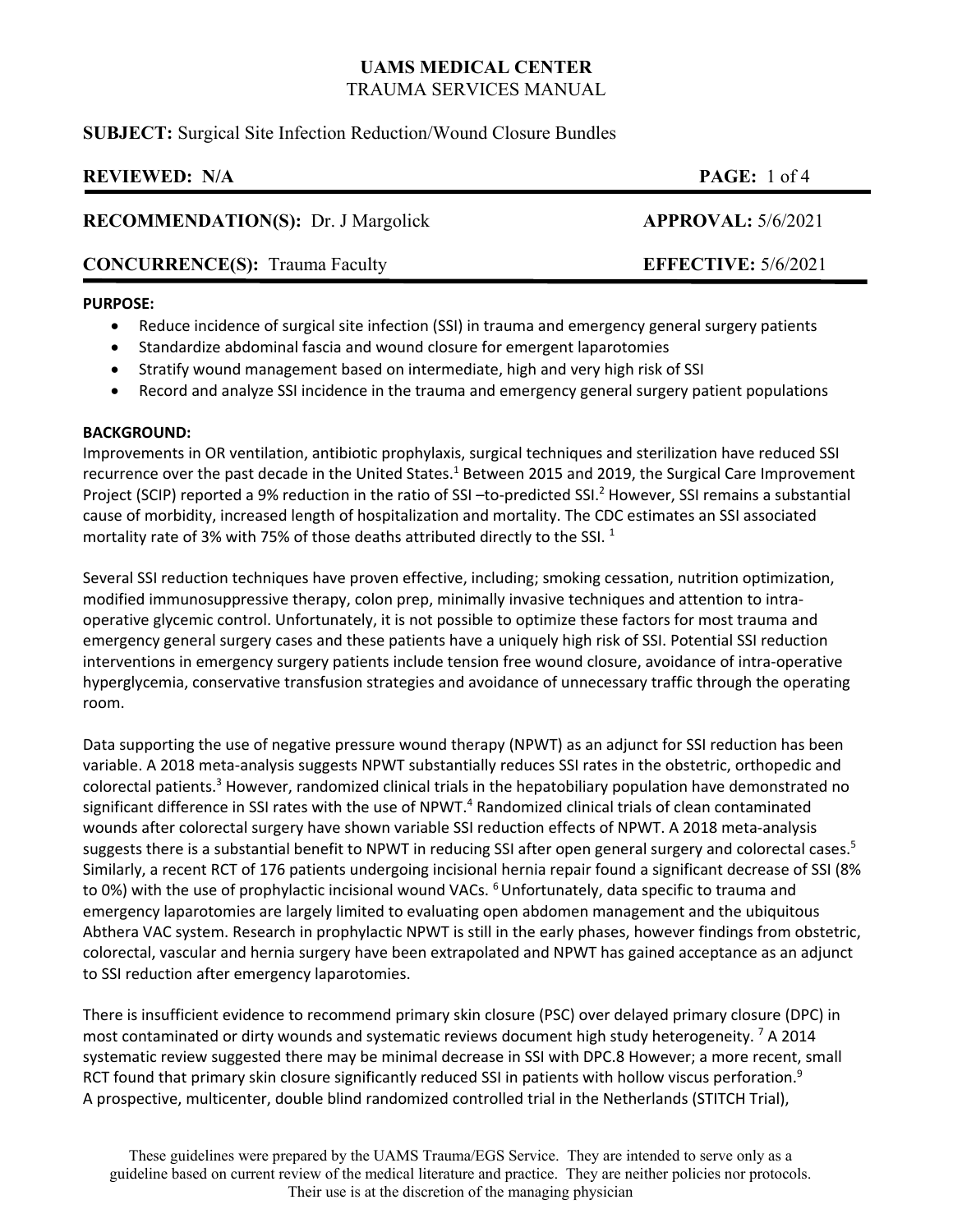# **SUBJECT:** Surgical Site Infection Reduction/Wound Closure Bundles

# **REVIEWED:** N/A **PAGE:** 2 of 4

# **RECOMMENDATION(S):** Dr. J Margolick **APPROVAL:** 5/6/2021

# **CONCURRENCE(S):** Trauma Faculty **EFFECTIVE:** 5/6/2021

demonstrated a significant decrease in incisional hernias one‐year post laparotomy when the fascia was closed with a 2-0 PDS suture using 5 mm bites interspaced every 5 mm compared to 1 cm bites interspaced every 1 cm with a #1 looped PDS. Unfortunately, this study did not demonstrate a difference in SSI rates.<sup>10</sup> The 'STITCH Protocol' is thought to reduce abdominal wall ischemia by taking small bites of fascia with a smaller needle. UAMS currently does not have 2‐0 PDS readily available and the findings may not be applicable to many of our EGS and trauma patients. However, a reasonable compromise may be to use the 0 PDS on a CT‐1 needle when possible rather than the larger looped #1 PDS.

There are many SSI risk factors, which cannot be modified during emergency surgery However, there are several practical recommendations by The American College of Surgeons 2016)<sup>11</sup> that can be utilized in our patient population:

- Avoid hyperglycemia
- Avoid hair removal (unless it will interfere with surgery, in which case, clippers should be used)
- Pre‐incision antibiotic prophylaxis based on local antibiogram data and operative procedure
- Antibiotics should be re‐dosed according agent half‐life or for every 1500 ml of blood lost
- Prophylactic Vancomycin should not be used in MRSA negative or low risk patients
- Intra‐operative normothermia whenever possible
- Use of wound protectors whenever possible
- Changing gloves before closure
- Using new instruments for closure
- Supplemental oxygen (FiO2 80%) during and immediately after surgery under general anesthesia
- Use of NPWT over stapled skin after colorectal or vascular surgery
- Mupirocin topical antibiotic application can decrease SSI compared to standard dressing

Consensus guidelines on a SSI reduction bundle requires an acknowledgement of the generally low level of evidence for any particular intervention. SSI reduction bundles must also consider the practicality of interventions, particularly for patients requiring complex, staged abdominal closure. Perhaps the most useful feature of a SSI reduction bundle is the standardization of wound closure techniques and the implication of prospective SSI surveillance.

**GUIDELINE:** *For use in EGS and Trauma patients undergoing a Laparotomy.*

## **Clean wound**

- ‐ Change gloves
- ‐ Fresh instruments

## **Clean contaminated wound + low risk patient (Hemodynamically stable non‐smoker patient without diabetes, steroid use or immunosuppression)**

These guidelines were prepared by the UAMS Trauma/EGS Service. They are intended to serve only as a guideline based on current review of the medical literature and practice. They are neither policies nor protocols. Their use is at the discretion of the managing physician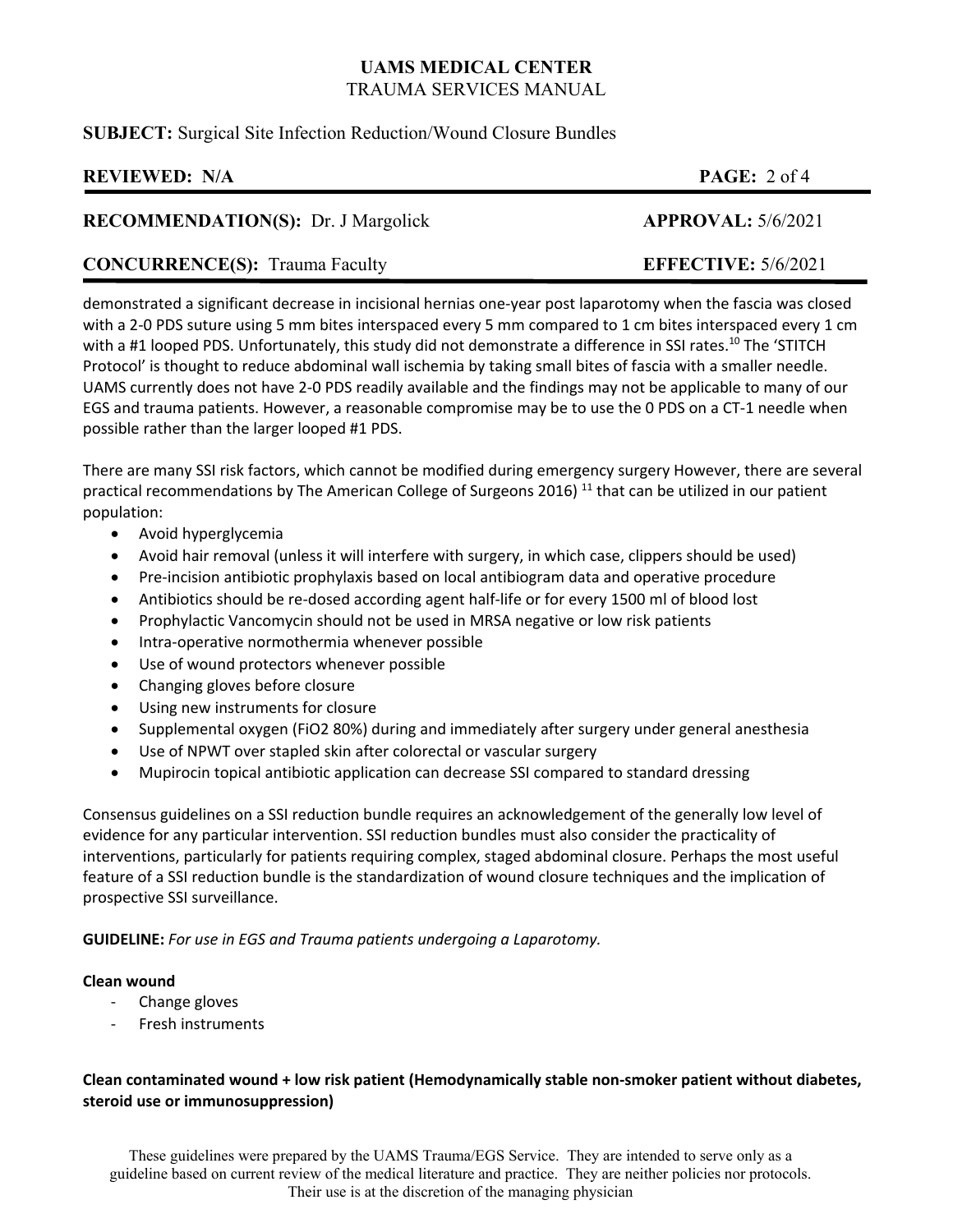## **SUBJECT:** Surgical Site Infection Reduction/Wound Closure Bundles

# **REVIEWED:** N/A **PAGE:** 3 of 4

## **RECOMMENDATION(S):** Dr. J Margolick **APPROVAL:** 5/6/2021

# **CONCURRENCE(S):** Trauma Faculty **EFFECTIVE:** 5/6/2021

- ‐ Change gloves
- ‐ Fresh instruments

## **Clean contaminated wound + high risk patient**

- ‐ Change gloves
- ‐ Fresh instruments
- ‐ Incisional VAC for 4 days

### **Contaminated wound, any patient**

- ‐ Change gloves
- ‐ Fresh instruments
- ‐ Incisional VAC for 4 days

### **Dirty wound, any patient**

- ‐ Change gloves
- ‐ Fresh instruments
- ‐ Wound VAC for 4 days or longer to facilitate secondary intention

#### **Fascial Closure**

‐ 0 non‐looped PDS in a running fashion or surgeon discretion according to surgical characteristics and fascial integrity.

#### **Documenting SSIs**

- Please email JMargolick@uams.edu should a patient develop an SSI post laparotomy with the following information
	- o Name, MRN, Date or OR, Procedure, whether or not the SSI reduction bundle was used or not

#### **DEFINITIONS:**

**Clean wound:** Clean operative field, no inflammation

**Clean**‐**contaminated wound:** Respiratory, alimentary, genital or urinary tract organs are entered in a controlled fashion

**Contaminated wound**: Open, acute wounds, breaks in technique or gross spillage, necrotic

**Dirty wound**: Old traumatic wound, devitalized tissue, existing infection, wet gangrene, perforated or purulent abscesses, gross spillage.

**Surgical Site infection:** an infection related to an operative procedure that occurs at or near the surgical